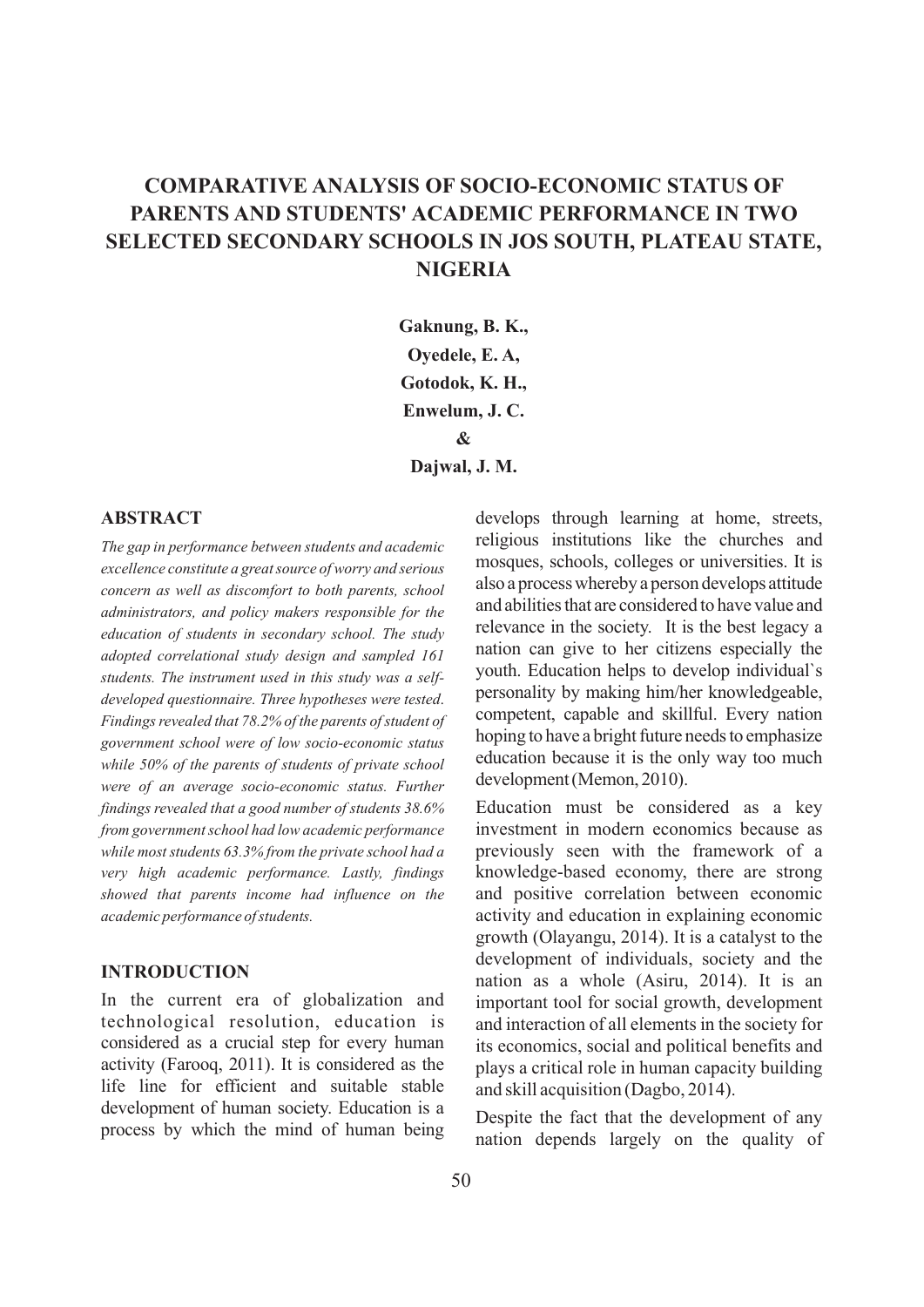education of her citizen, the academic performance of most Nigerian youth in secondary school is decreasing. This has become a major concern for education stake holders and researchers. According to Achieng (2012), family type, poor funding, bad home condition are some factors that cause poor performance amongst student. He also found that home factor, student factor and unfavorable institutional/school environment are the cause of failure over a period of time. It has been observed that students exposed to the same lesson by the same teachers, perform differently when they are examined (Adesehinwa, 2013). This shows that outside the school environment, other factors influence students' academic performance.

The socio-economic status (SES) of a family is based on family income, parental educational level, parental occupation and social status in the community (Memon, 2010). Researches have been done to ascertain the level of impact SES of parent has on students' academic performance.It is generally believed that parents with high SES often havemore successin preparing their young children for school because they typically have accessto a wide range a resource and can advise their children on the right way to go due to their exposure and access to resources while parents with low SES have little resources which cannot promote and support children's development and school readiness. Parent may have inadequate skills for such activities as reading to and with their children and they may lack information about childhood, immunization and nutrition (Okioga, 2013). Children from low socioeconomic status have fewer stimulating experience and learning materials and even in their first three years life are more likely to have lower cognitive scores and increased behavioral problems (Sektan, Mcdelland and Acock, 2010).

Most families in Nigeria are poor and cannot adequately afford 3 square meals not to talk of meeting the educational needs of their children. This indeed has serious implications on the health, learning and performance of less privileged students in school, as such, student from such families are forced to miss classes, unable to do their assignments and most seriously are driven from school due to nonpayment of school fees. All these have significant effect on the development of the child (Ushie, Onongha and Owolabi, 2012). Ushie also stated that family background is the foundation for children's development, as such, family background in terms of family type, size, socio-economic status and educational background play important role in children's educational attainment and social integration. However, Singh and Singh, (2014) argued that the SES of parents have no significant effect on the educational achievement of student rather, the health status of children has a major role in determining the educational achievement.

Akhtar (2012), disclosed that higher grades achievers were not from the upper and lower classes rather students from middle class parents have scored better than others. It is against this background that this study therefore attempts to compare the academic performance of students with the parents' socio-economic status and find out the influence of the socioeconomic status of parents on academic performance among students of two selected secondary schools in Jos South, Plateau State.

According to Jesen (2013), the gap in performance between students and academic excellence constitute a great source of worry and serious concern as well as discomfort to both parents, schools, managers, policy makers and various governments responsible for the education of students in secondary school. Experience has shown that among the secondary school students, there exists some difference which influence student academic performance. In the light of this, the main problem of this research is to compare the academic performance of students with the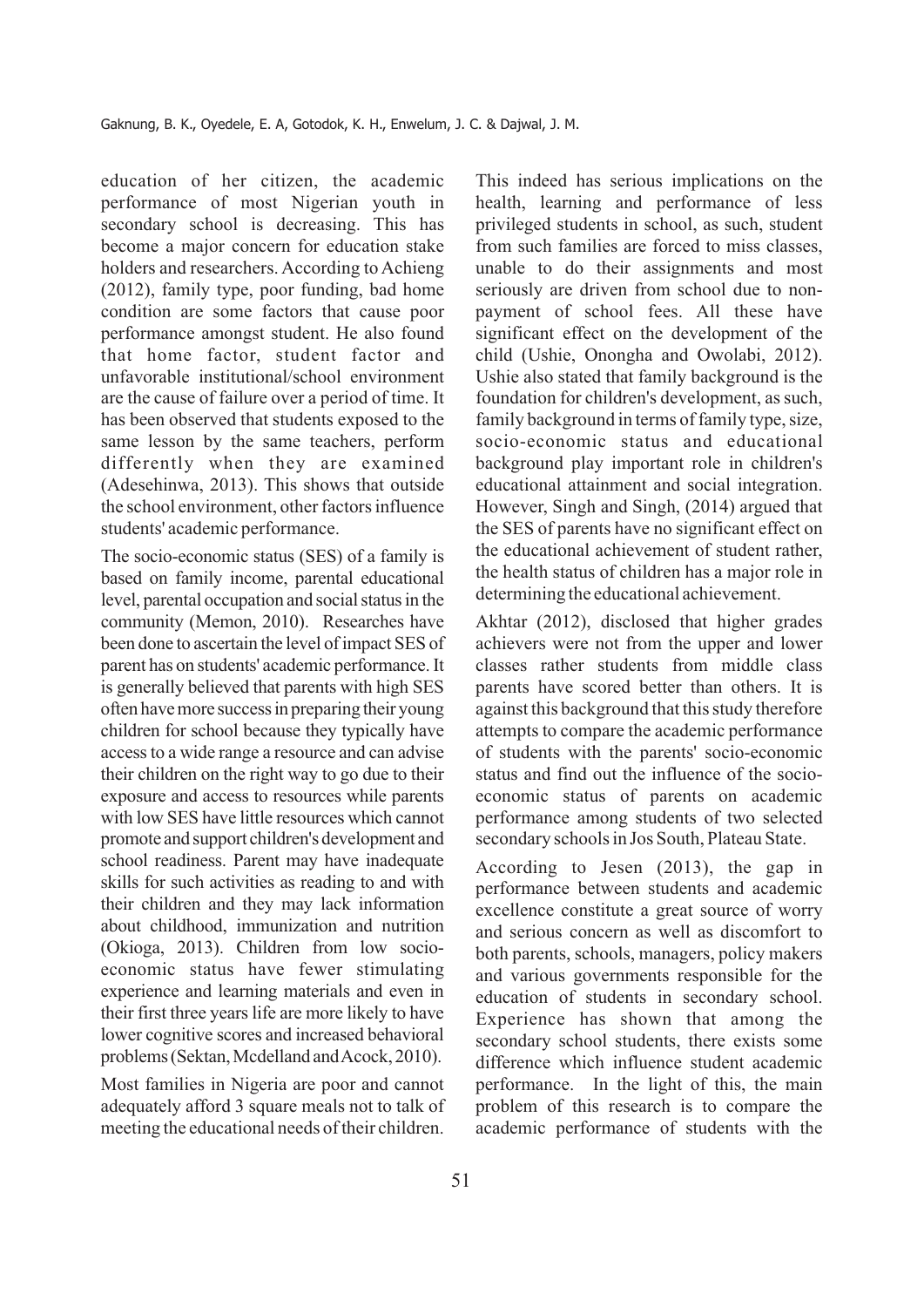parent's socio-economic status and find out if there exists an influence of socio-economic status of parents especially health workers on the academic performance among students of two selected secondary schools in Jos South, Plateau State.

#### Hypotheses

- 1 There is no significant difference in the mean score performance of students in public and private secondary schools based on the parents' level of income.
- 2 There is no significant difference in the mean score performance of students in in public and private based on the parents' level of education
- 3 There is no significant difference in the mean score performance of students in public and private based on the parents' type of occupation.

The target populations of study were public and private secondary school students in Plateau State. Convenient sampling technique was used in selecting representative schools for this research. Schools were selected because of their accessibility, proximity and availability to the researcher. Stratified sampling technique was used to select student from JSS2, JSS3, SS2 and SS3. These classes were chosen due to the fact that the students had a cumulative grade point of their last class. The instrument used for data collection was questionnaire. Test re-test method was used to test for the reliability of instrument, pilot study was done with 12 students; 8 from the public school, 4 from the private school and the reliability co-efficient was calculated to be 0.7364 using Pearson`s reliability coefficient.

# **RESULTS**

#### Hypothesis 1

### **METHODOLOGY**

The study adopted a correlational study design in which questionnaire was used to gather relevant data from stratified randomly selected students of the two selected secondary schools.

There is no significant difference in the mean score performance of students in public and private secondary schools based on the parents' level of income. Independent t-test analysis of variance was used to test this hypothesis at .05 level of significance and presented in Table 1.

| Table 1: Independent t-test of school type by parents' level of income and academic performance |  |  |
|-------------------------------------------------------------------------------------------------|--|--|
|                                                                                                 |  |  |

| Grouping variable | $\mathbb N$ | Df | Mean  | <b>SD</b> | t-value | Sig. |
|-------------------|-------------|----|-------|-----------|---------|------|
| Public school     | 17          | 49 | 23.47 | 9.19      |         |      |
|                   |             |    |       |           | 1.27    | .599 |
| Private school    | 34          |    | 23.88 | 5.87      |         |      |

Not significant at  $0.05$ ; df = 100; critical t-value 1.96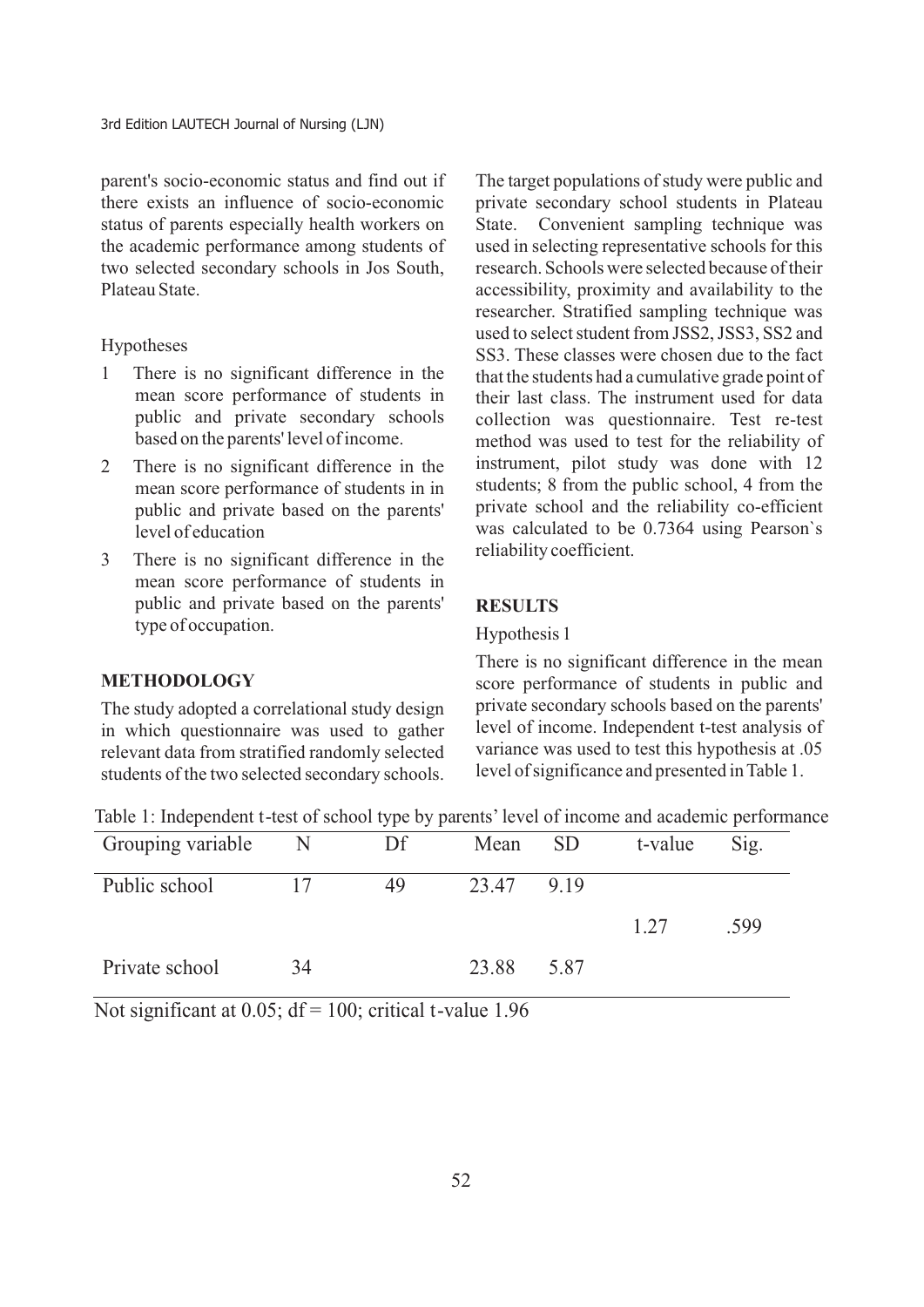As presented in Table 1, the calculated t-value of 1.27 was less than the critical t-value of 1.96 at 0.05 level of significance, the implication of this result is that, the null hypothesis which states that, there is no significant difference in the mean score performance of students in public and private secondary schools based on the parents' level of income was retained. Therefore this means that parents income had no influence on the academic performance of students in either public or private schools .i.e. whether the parents of these students earned high amount of money or low amount money, it did not influence the academic performance of the students so from the findings, although most parents 79 (78.2%) were low income earners, a good number of the students 62 (61.3%) had an average, good and very high performance while 39 (38.6%) performed poorly

## Hypothesis 2

There is no significant difference in the mean score performance of students in public and private school based on the parents' level of education. One-way analysis of variance was used to test this hypothesis at 0.05 level of significance and presented in Table 2.

Table 2: ANOVA of parents' educational level and academic performance

|                       | <b>SS</b> | df             | <b>MS</b> | F     | Sig.  |
|-----------------------|-----------|----------------|-----------|-------|-------|
| <b>Between Groups</b> | 1052.74   | $\overline{4}$ | 263.185   | 1.797 | 0.136 |
|                       |           |                |           |       |       |
|                       |           |                |           |       |       |
| Within Groups         | 14058.33  | 96             | 146.441   |       |       |
|                       | 15111.07  | 100            |           |       |       |

As presented in Table 2, since the calculated probability value (P value) of 0.136 for public was greater than the significant level of 0.05. Therefore, the null hypothesis which states that there is no significant difference in the mean score performance of students of public and private based on the parents' level of education is hereby accepted. Therefore this means that parent's level of education had no influence on the academic performance of students of the above mentioned schools, i.e whether the parents of these students were highly educated or not, it did not influence the academic performance of the students so from the findings, although most parents 85 (84.1%)

had a secondary, diploma and HND/degree education, most of the students 39 (38.6%) performed poorly while only 7 (6.9%) had a very high performance and 26 (25.7%) had a good performance

#### Hypothesis 3

There is no significant difference in the mean score performance of students of public and private based on their parents type of occupation. One-way analysis of variance was used to test this hypothesis at 0.05 level of significance and presented in Table 3.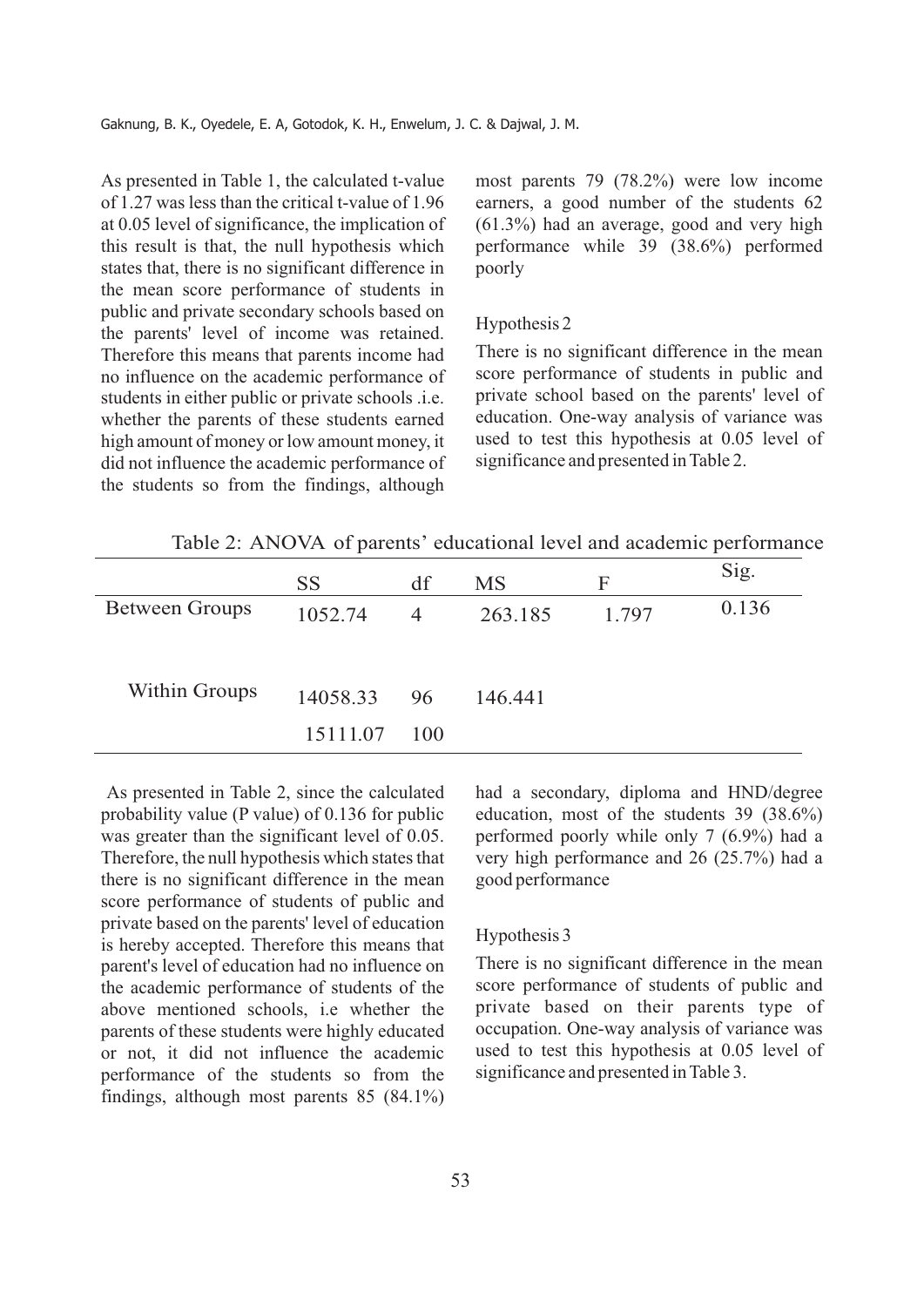3rd Edition LAUTECH Journal of Nursing (LJN)

|                       | SS        | df  | <b>MS</b> | F-value | Sig.  |  |
|-----------------------|-----------|-----|-----------|---------|-------|--|
| <b>Between Groups</b> | 793.936   | n   | 132.323   | 0.869   | 0.521 |  |
|                       |           |     |           |         |       |  |
|                       |           |     |           |         |       |  |
| <b>Within Groups</b>  | 14317.140 | 94  | 152.310   |         |       |  |
|                       |           |     |           |         |       |  |
|                       | 15111.076 | 100 |           |         |       |  |
| Total                 |           |     |           |         |       |  |

Table 3: ANOVA statistics on parents type of occupation and academi c performance

As presented in Table 3 the calculated probability value (P value) of 0.521 for public school and private school is greater than the significant level of 0.05, Therefore, the null hypothesis which states that there is no significant difference in the mean score performance of students of public schools and private based on the parent's occupation is hereby accepted. Hence, this means that parent's type of occupation had no influence on the academic performance of students of the above-mentioned school. i.e. whether the parents of these students were civil servants (health workers) or not, it did not influence the academic performance of the students so from the findings, although most parents 39(38.6%), were health workers most of the students 39(38.6%) performed poorly while only 7(6.9%) had a very high performance and 26(25.7%) had a good performance

## **DISCUSSION OFFINDINGS**

The result showed that students' academic performance was independent of their parent's level of income i.e. whether or not the parents earn high or low, it doesn't affect the students' academic performance. This finding agrees with the findings of Machebe, Ezegbe and Onuoha (2017) which revealed that academic performance of students in senior high schools in Japan were relatively the same irrespective of whether their parent is in the high, medium or low-income level explaining that most mothers in Japan stay out of work to take care of the home and children's education so are actively involved in the children's school activities and at such, students' performance was not based on parents income. However the finding of this study disagrees with the findings of Joseph (2016), Dahie, Mohamed and Moalim (2016), Juma (2016), Abdu-Raheem (2015) Udida, Ukwayi and Ogoda (2012) and Osonwa, Adejobi, Iyam and Osonwa (2013) which states that just like other factors such as parents educational level and parents occupation, parents level of income has a significant positive relationship on students' academic performance reason being that low income earning parents have so much work to do in other to make ends meet and so do not usually have time for their children which results in low academic performance unlike the high income parents. Juma (2016) concluded by saying that low income earning parents may not be able to afford the resources required by the students to perform well while the highincome earning parents are able to pay school fees on time, avail the necessary learning materials and set a conducive learning environment at home resulting in a better academic performance of their children

The findings of the study also showed that there is no significant difference in the mean score performance of students in public school and private school on their parents' level of education. This implies that parents' level of education has no influence on the students' academic performance so whether or not the students perform well, it is independent of their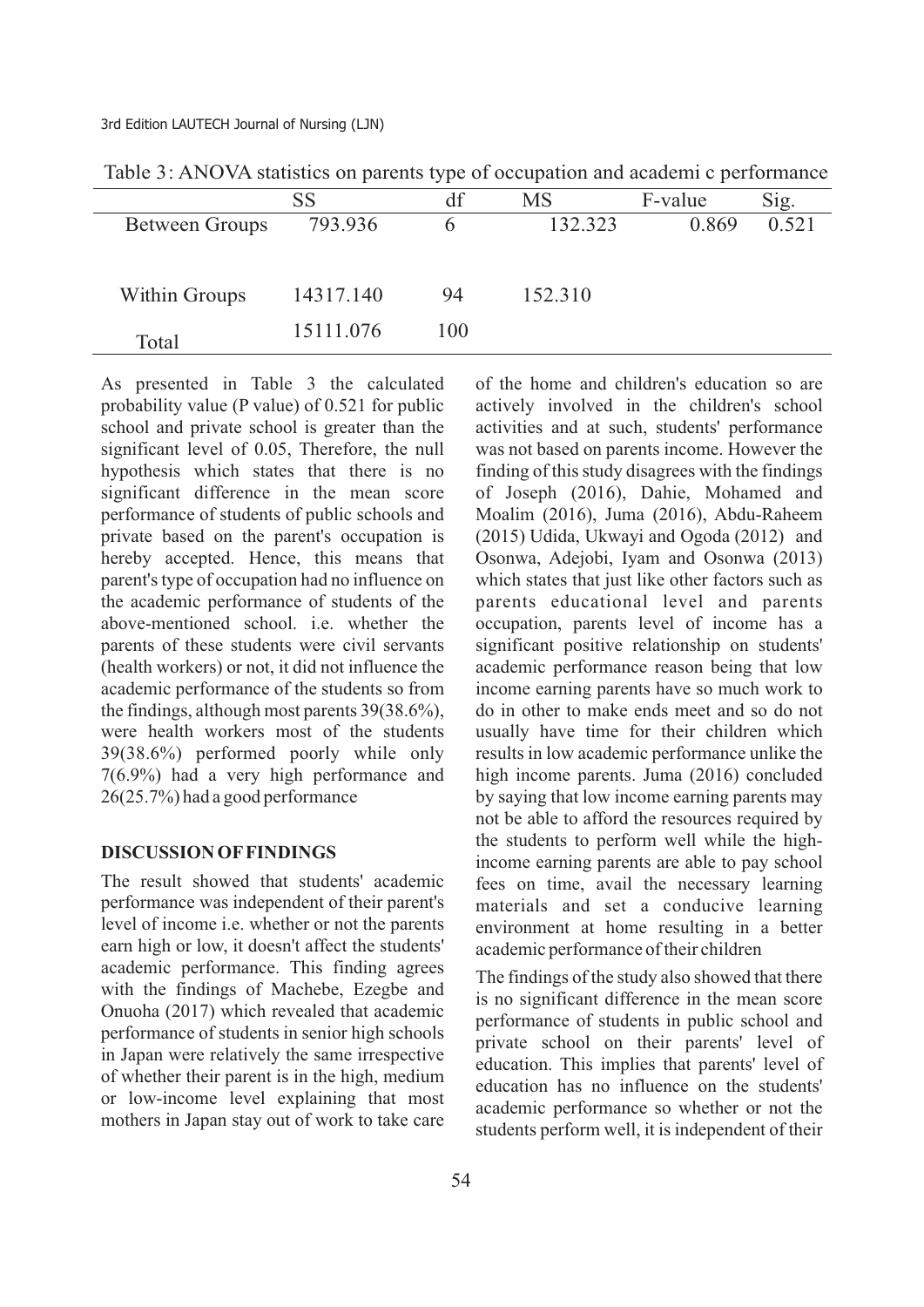parents' level of education i.e. regardless of parents' educational level it doesn't affect the students' academic performance. These findings agree with the findings of Udida, Ukwayi and Ogooda (2012) which states that parent's educational level had no influence on students' academic performance but rather individual's cognitive ability determines performance. However, the findings of this study does not agree with the findings of Eshetu (2015), Dahie, Mohamed and Moalim (2016), Juma (2016), Abdu-Raheem(2015), Ogunshola and Adewale (2012) and Joseph (2016) who explained that parents with high level of education highly appreciate the value of education and thus set a more conducive and stimulating learning environment for their children and help them out with their assignments while the illiterate and semiilliterate parents struggle with the feeling of inadequacy and may not be able to help their children out their academic problems thus hindering a good academic performance

Findings showed that there is no significant difference in the mean score performance of students of Government Secondary School Kufang, along Domkart Bally Road, opposite Solomon Lar Park, Jos South, Plateau State and Believers High School, Ewarewah Street, Miango Junction, Jos South, Plateau State based on their parents' occupation. This implies that parent's type of occupation has no influence on the students' academic performance. So, the students' performance is not dependent on their parent`s occupation. That means parents type of occupation does not influences how well the student will perform. The findings agree with the findings of Eshetu (2015) which states that since most of salaried employment opportunities are opened for educated ones, as a result occupation might not be the reason for the achievement difference of students' rather educational status of parents however, these findings disagrees with the

findings of Udida, Ukwayi and Ogooda (2012), Usaini and Abubakar (2015) and Juma (2016). While Usaini and Abubakar (2015) posited that fathers nature of occupation determines the take home income and time they would have with their children as fathers who take home good salary and has time to spend with his children is able to interact with them and in the process, help them in resolving school needs and provide financial support and moral support which influences the child psychologically to perform well, Udida et al (2012) revealed that parents with formal occupation had better position and assurance of monthly salaries that were used to buy books and stationery for their children. They have stable and constant income that enables them to spend much on their children education while parents with informal occupation, who are mainly self-employed with an occupation that has no guarantee of turnover, cannot afford to spend much on their children. Therefore, parents with informal occupation mostly fail to provide enough for the education of their children while parents with formal occupation make sufficient provision for the education of their children.

#### **Conclusion and Recommendations**

It was observed that parent's socioeconomic status did not affect the academic performance of students but rather, the health status of the students greatly influenced their academic performance so from the result gotten, most students (76.5%) especially from the government school when asked the reason for missing school said they missed school often, due to ill health despite the fact that most of their parents were health workers who were expected to know the importance and value of health. Since most of them were low income earners, they probably do not have enough resources to Cather for the health needs of their children and have a poor health seeking